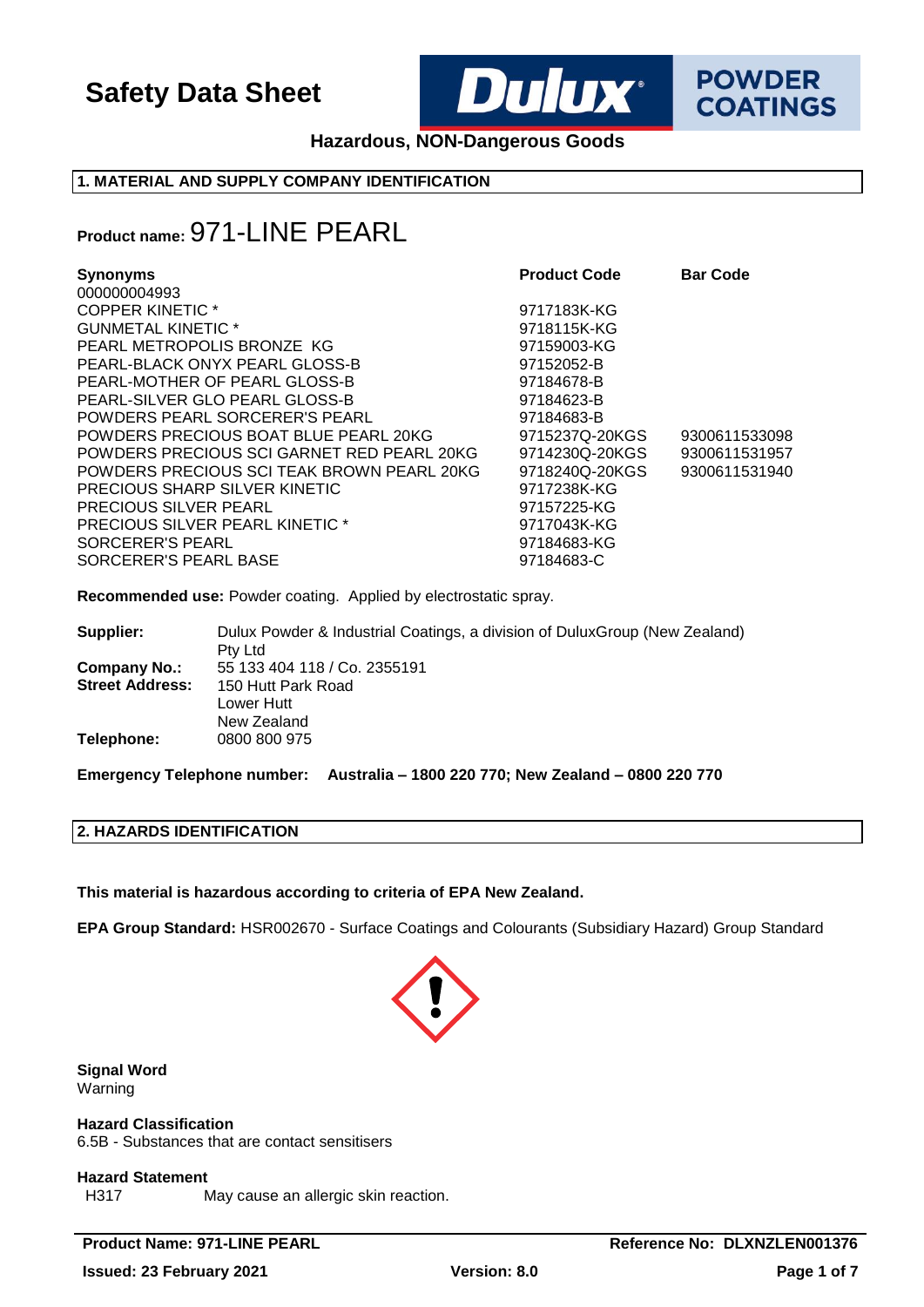

#### **Prevention Precautionary Statements**

| P <sub>102</sub> | Keep out of reach of children.                                                                       |
|------------------|------------------------------------------------------------------------------------------------------|
| P <sub>103</sub> | Read carefully and follow all instructions.                                                          |
| P <sub>261</sub> | Avoid breathing dust, fume, gas, mist, vapours or spray                                              |
| P <sub>272</sub> | Contaminated work clothing should not be allowed out of the workplace.                               |
| P <sub>280</sub> | Wear protective gloves/protective clothing including eye/face protection and suitable<br>respirator. |

#### **Response Precautionary Statements**

| P101      | If medical advice is needed, have product container or label at hand. |
|-----------|-----------------------------------------------------------------------|
| P302+P352 | IF ON SKIN: Wash with plenty of water and soap.                       |
| P333+P313 | If skin irritation or rash occurs: Get medical advice/attention.      |
| P363      | Wash contaminated clothing before reuse.                              |

#### **Storage Precautionary Statement**

Not allocated

#### **Disposal Precautionary Statement**

P501 Dispose of contents/container in accordance with local, regional, national and international regulations.

#### **DANGEROUS GOOD CLASSIFICATION**

Not classified as Dangerous Goods by the criteria of the "Australian Code for the Transport of Dangerous Goods by Road & Rail" and the "New Zealand NZS5433: Transport of Dangerous Goods on Land".

| 3. COMPOSITION INFORMATION                                                                                                                                                                     |                        |                                           |
|------------------------------------------------------------------------------------------------------------------------------------------------------------------------------------------------|------------------------|-------------------------------------------|
| <b>CHEMICAL ENTITY</b>                                                                                                                                                                         | CAS NO                 | <b>PROPORTION</b>                         |
| 1,2,4-benzenetricarboxylic acid, tris(oxiranylmethyl) ester<br>1,4-Benzenedicarboxylic acid, bis(oxiranylmethyl) ester<br>Ingredients determined to be non-hazardous or below reporting limits | 7237-83-4<br>7195-44-0 | $<$ 1 % (w/w)<br>$<$ 1 % (w/w)<br>Balance |
|                                                                                                                                                                                                |                        | 100%                                      |

### **4. FIRST AID MEASURES**

If poisoning occurs, contact a doctor or Poisons Information Centre (Phone Australia 131 126, New Zealand 0800 764 766).

**Inhalation:** Remove victim from exposure - avoid becoming a casualty. Remove contaminated clothing and loosen remaining clothing. Allow patient to assume most comfortable position and keep warm. Keep at rest until fully recovered. Seek medical advice if effects persist.

**Skin Contact:** Effects may be delayed. If skin or hair contact occurs, remove contaminated clothing and flush skin and hair with running water. If swelling, redness, blistering or irritation occurs seek medical assistance.

**Eye contact:** If in eyes wash out immediately with water. In all cases of eye contamination it is a sensible precaution to seek medical advice.

**Ingestion:** Rinse mouth with water. If swallowed, do NOT induce vomiting. Give a glass of water to drink. Never give anything by the mouth to an unconscious patient. If vomiting occurs give further water. Seek medical advice.

**PPE for First Aiders:** Wear safety shoes, overalls, gloves, safety glasses, dust mask. Available information suggests that gloves made from nitrile rubber should be suitable for intermittent contact. However, due to variations in glove construction and local conditions, the user should make a final assessment. Always wash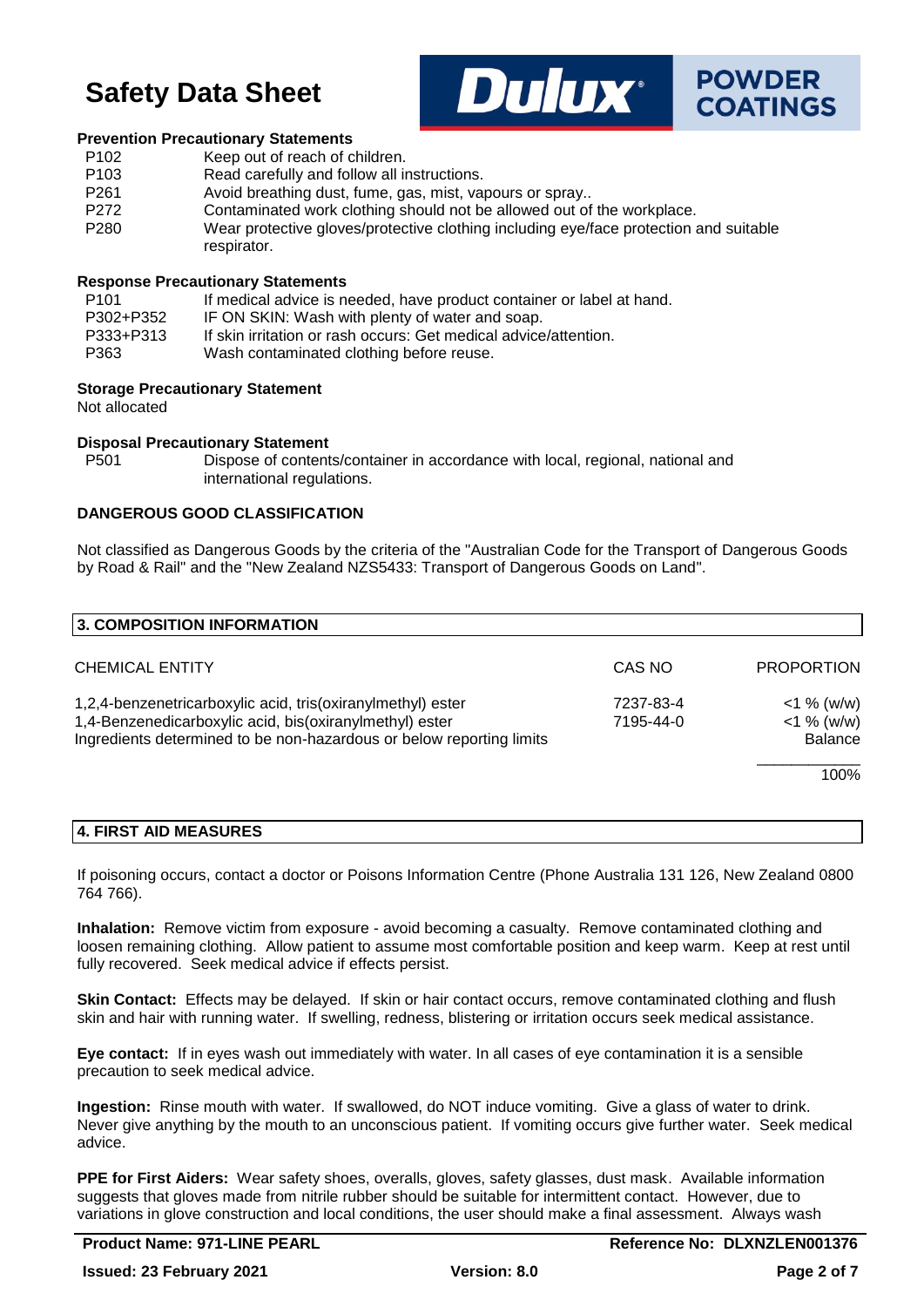hands before smoking, eating, drinking or using the toilet. Wash contaminated clothing and other protective equipment before storing or re-using.

**DIIIIX**\*

**Notes to physician:** Treat symptomatically. Effects may be delayed.

### **5. FIRE FIGHTING MEASURES**

**Hazchem Code:** Not applicable.

**Suitable extinguishing media:** If material is involved in a fire use water fog (or if unavailable fine water spray), alcohol resistant foam, standard foam, dry agent (carbon dioxide, dry chemical powder).

**Specific hazards:** Combustible material.

**Fire fighting further advice:** On burning or decomposing may emit toxic fumes. Fire fighters to wear selfcontained breathing apparatus and suitable protective clothing if risk of exposure to vapour or products of combustion or decomposition.

#### **6. ACCIDENTAL RELEASE MEASURES**

#### **SMALL SPILLS**

Wear protective equipment to prevent skin and eye contamination. Avoid inhalation of vapours or dust. Wipe up with absorbent (clean rag or paper towels). Collect and seal in properly labelled containers or drums for disposal.

#### **LARGE SPILLS**

Clear area of all unprotected personnel. Slippery when spilt. Avoid accidents, clean up immediately. Wear protective equipment to prevent skin and eye contamination and the inhalation of dust. Work up wind or increase ventilation. Cover with damp absorbent (inert material, sand or soil). Sweep or vacuum up, but avoid generating dust. Collect and seal in properly labelled containers or drums for disposal. If contamination of crops, sewers or waterways has occurred advise local emergency services.

#### **Dangerous Goods - Initial Emergency Response Guide No:** Not applicable

### **7. HANDLING AND STORAGE**

**Handling:** Avoid eye contact and skin contact. Avoid inhalation of dust.

**Storage:** Store in a cool, dry, well-ventilated place and out of direct sunlight. Store away from foodstuffs. Store away from incompatible materials described in Section 10. Store away from sources of heat and/or ignition. Keep container standing upright. Keep containers closed when not in use - check regularly for spills.

#### **8. EXPOSURE CONTROLS / PERSONAL PROTECTION**

**National occupational exposure limits:** No value assigned for this specific material by WorkSafe New Zealand.

**Biological Limit Values:** As per the WorkSafe New Zealand the ingredients in this material do not have a Biological Limit Allocated.

**Engineering Measures:** Natural ventilation should be adequate under normal use conditions..

**Personal Protection Equipment:** SAFETY SHOES, OVERALLS, GLOVES, SAFETY GLASSES, DUST MASK.

Wear safety shoes, overalls, gloves, safety glasses, dust mask. Available information suggests that gloves made from nitrile rubber should be suitable for intermittent contact. However, due to variations in glove construction

**POWDER** 

**COATINGS**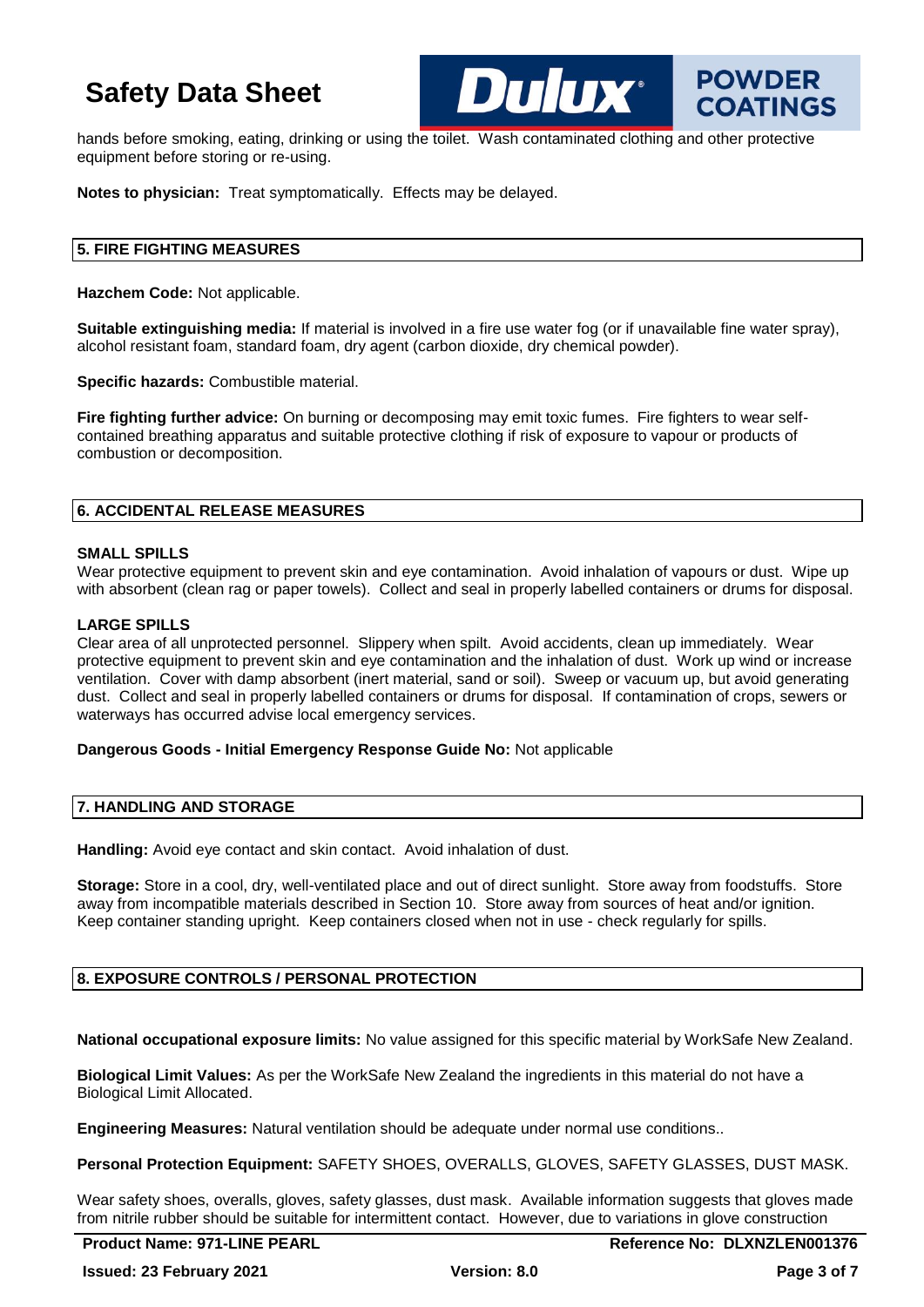and local conditions, the user should make a final assessment. Always wash hands before smoking, eating, drinking or using the toilet. Wash contaminated clothing and other protective equipment before storing or reusing.

**Hygiene measures:** Keep away from food, drink and animal feeding stuffs. When using do not eat, drink or smoke. Wash hands prior to eating, drinking or smoking. Avoid contact with clothing. Avoid eye contact and skin contact. Avoid inhalation of dust. Ensure that eyewash stations and safety showers are close to the workstation location.

Опінх

### **9. PHYSICAL AND CHEMICAL PROPERTIES**

| Form:<br>Colour:<br>Odour:                                                                                                                                                                                                                                                                                             | Powder<br>Various<br>Mild |                                                                                                                         |
|------------------------------------------------------------------------------------------------------------------------------------------------------------------------------------------------------------------------------------------------------------------------------------------------------------------------|---------------------------|-------------------------------------------------------------------------------------------------------------------------|
| Solubility:<br><b>Specific Gravity:</b><br><b>Relative Vapour Density (air=1):</b><br>Vapour Pressure (20 °C):<br>Flash Point (°C):<br>Flammability Limits (%):<br>Autoignition Temperature (°C):<br>Melting Point/Range (°C):<br><b>Boiling Point/Range (°C):</b><br>pH:<br><b>Viscosity:</b><br>Total VOC (g/Litre): |                           | Insoluble in water<br>$1.1 - 1.6$<br>N App<br>N App<br>N App<br>N App<br>N Av<br>N Av<br>N Av<br>N App<br>N App<br>N Av |

(Typical values only - consult specification sheet)  $N Av = Not available, N App = Not applicable$ 

#### **10. STABILITY AND REACTIVITY**

**Chemical stability:** This material is thermally stable when stored and used as directed.

**Conditions to avoid:** Elevated temperatures and sources of ignition.

**Incompatible materials:** Oxidising agents.

**Hazardous decomposition products:** Oxides of carbon and nitrogen, smoke and other toxic fumes.

**Hazardous reactions:** No known hazardous reactions.

### **11. TOXICOLOGICAL INFORMATION**

No adverse health effects expected if the product is handled in accordance with this Safety Data Sheet and the product label. Symptoms or effects that may arise if the product is mishandled and overexposure occurs are:

#### **Acute Effects**

**Inhalation:** Material may be an irritant to mucous membranes and respiratory tract.

**Skin contact:** Contact with skin may result in irritation. A skin sensitiser. Repeated or prolonged skin contact may lead to allergic contact dermatitis.

**Ingestion:** Swallowing can result in nausea, vomiting and irritation of the gastrointestinal tract.

**POWDER** 

**COATINGS**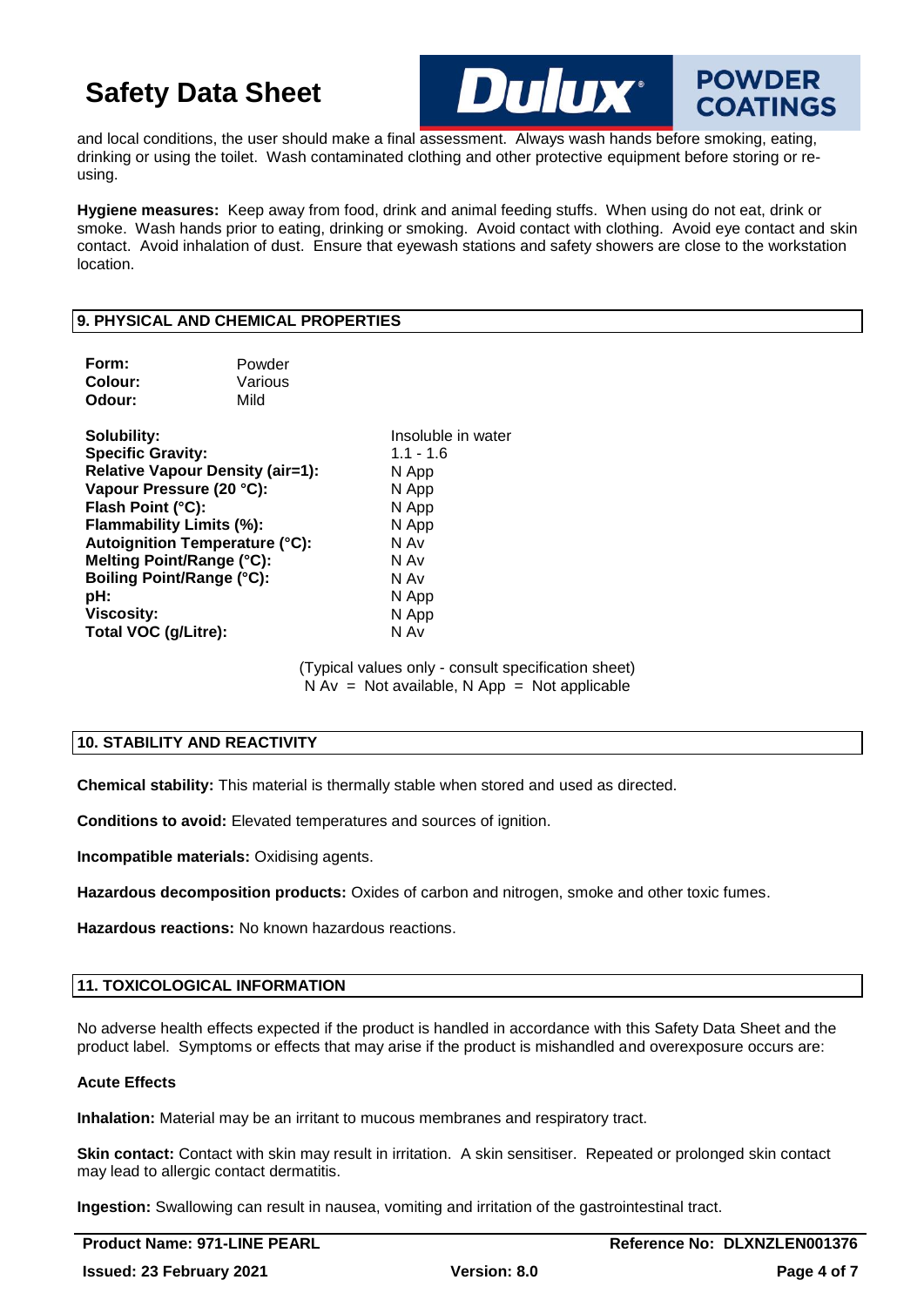**Eye contact:** May be an eye irritant. Exposure to the dust may cause discomfort due to particulate nature. May cause physical irritation to the eyes.

**DUIUX** POWDER

#### **Acute toxicity**

**Inhalation:** This material has been classified as non-hazardous. Acute toxicity estimate (based on ingredients):  $L C50 > 5.0$  mg/L

**Skin contact:** This material has been classified as non-hazardous. Acute toxicity estimate (based on ingredients): >5,000 mg/Kg bw

**Ingestion:** This material has been classified as non-hazardous. Acute toxicity estimate (based on ingredients): >5,000 mg/Kg bw

**Corrosion/Irritancy:** Eye: this material has been classified as not corrosive or irritating to eyes. Skin: this material has been classified as not corrosive or irritating to skin.

**Sensitisation:** Inhalation: this material has been classified as not a respiratory sensitiser. Skin: this material has been classified 6.5B - Substances that are contact sensitisers.

**Aspiration hazard:** This material has been classified as non-hazardous.

**Specific target organ toxicity (single exposure):** This material has been classified as non-hazardous.

#### **Chronic Toxicity**

**Mutagenicity:** This material has been classified as non-hazardous.

**Carcinogenicity:** This material has been classified as non-hazardous.

**Reproductive toxicity (including via lactation):**

This material has been classified as non-hazardous.

**Specific target organ toxicity (repeat exposure):** This material has been classified as non-hazardous.

#### **12. ECOLOGICAL INFORMATION**

Avoid contaminating waterways.

**Acute aquatic hazard:** This material has been classified as non-hazardous. Acute toxicity estimate (based on ingredients): >100 mg/L

**Long-term aquatic hazard:** This material has been classified as non-hazardous. Non-rapidly or rapidly degradable substance for which there are adequate chronic toxicity data available OR in the absence of chronic toxicity data, Acute toxicity estimate (based on ingredients): >100 mg/L, where the substance is not rapidly degradable and/or BCF  $<$  500 and/or log  $K_{ow}$  < 4.

**Ecotoxicity in the soil environment:** This material has been classified as non-hazardous.

**Ecotoxicity to terrestrial vertebrates:** This material has been classified as non-hazardous.

**Ecotoxicity to terrestrial invertebrates:** This material has been classified as non-hazardous.

**Ecotoxicity:** No information available.

**Persistence and degradability:** No information available.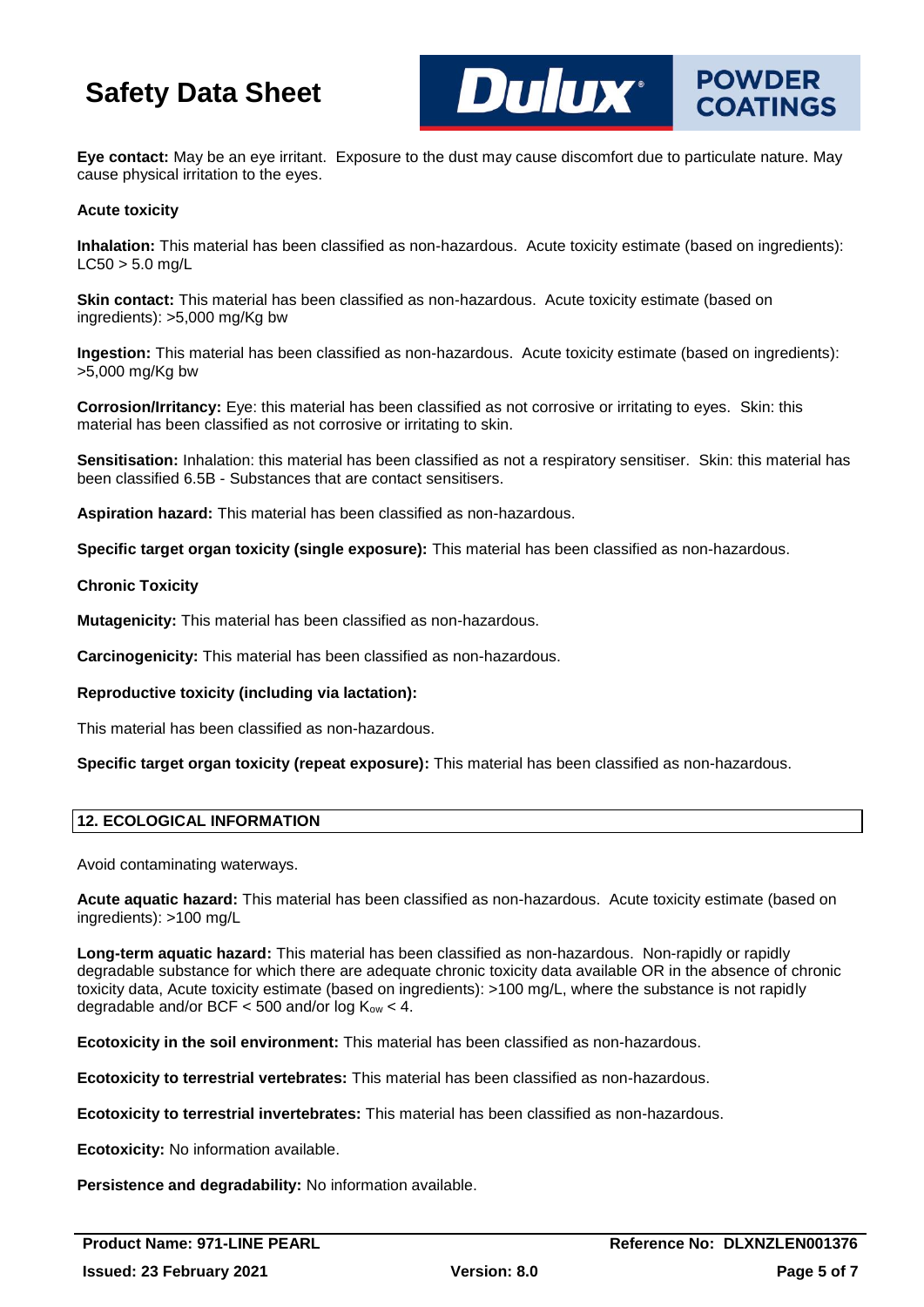

**Bioaccumulative potential:** No information available.

**Mobility:** No information available.

### **13. DISPOSAL CONSIDERATIONS**

Persons conducting disposal, recycling or reclamation activities should ensure that appropriate personal protection equipment is used, see "Section 8. Exposure Controls and Personal Protection" of this SDS.

If possible material and its container should be recycled. If material or container cannot be recycled, dispose in accordance with local, regional, national and international Regulations.

#### **14. TRANSPORT INFORMATION**

#### **ROAD AND RAIL TRANSPORT**

Not classified as Dangerous Goods by the criteria of the "Australian Code for the Transport of Dangerous Goods by Road & Rail" and the "New Zealand NZS5433: Transport of Dangerous Goods on Land".

#### **MARINE TRANSPORT**

Not classified as Dangerous Goods by the criteria of the International Maritime Dangerous Goods Code (IMDG Code) for transport by sea.

#### **AIR TRANSPORT**

Not classified as Dangerous Goods by the criteria of the International Air Transport Association (IATA) Dangerous Goods Regulations for transport by air.

#### **15. REGULATORY INFORMATION**

#### **This material is not subject to the following international agreements:**

Montreal Protocol (Ozone depleting substances) The Stockholm Convention (Persistent Organic Pollutants) The Rotterdam Convention (Prior Informed Consent) Basel Convention (Hazardous Waste) International Convention for the Prevention of Pollution from Ships (MARPOL)

#### **This material/constituent(s) is covered by the following requirements:**

• All components of this product are listed on or exempt from the New Zealand Inventory of Chemical (NZIoC).

**EPA Group Standard:** HSR002670 - Surface Coatings and Colourants (Subsidiary Hazard) Group Standard

| Approved handler          | No  |
|---------------------------|-----|
| Location test certificate | No  |
| Fire extinguishers        | N٥  |
| Signage                   | Yes |
| Emergency response        | Yes |
| Hazardous atmosphere zone | N٥  |

#### **16. OTHER INFORMATION**

Reason for issue: Revised

This Safety Data Sheet has been prepared by Chemical Data Services Pty Ltd (chemdata.com.au) on behalf of its client.